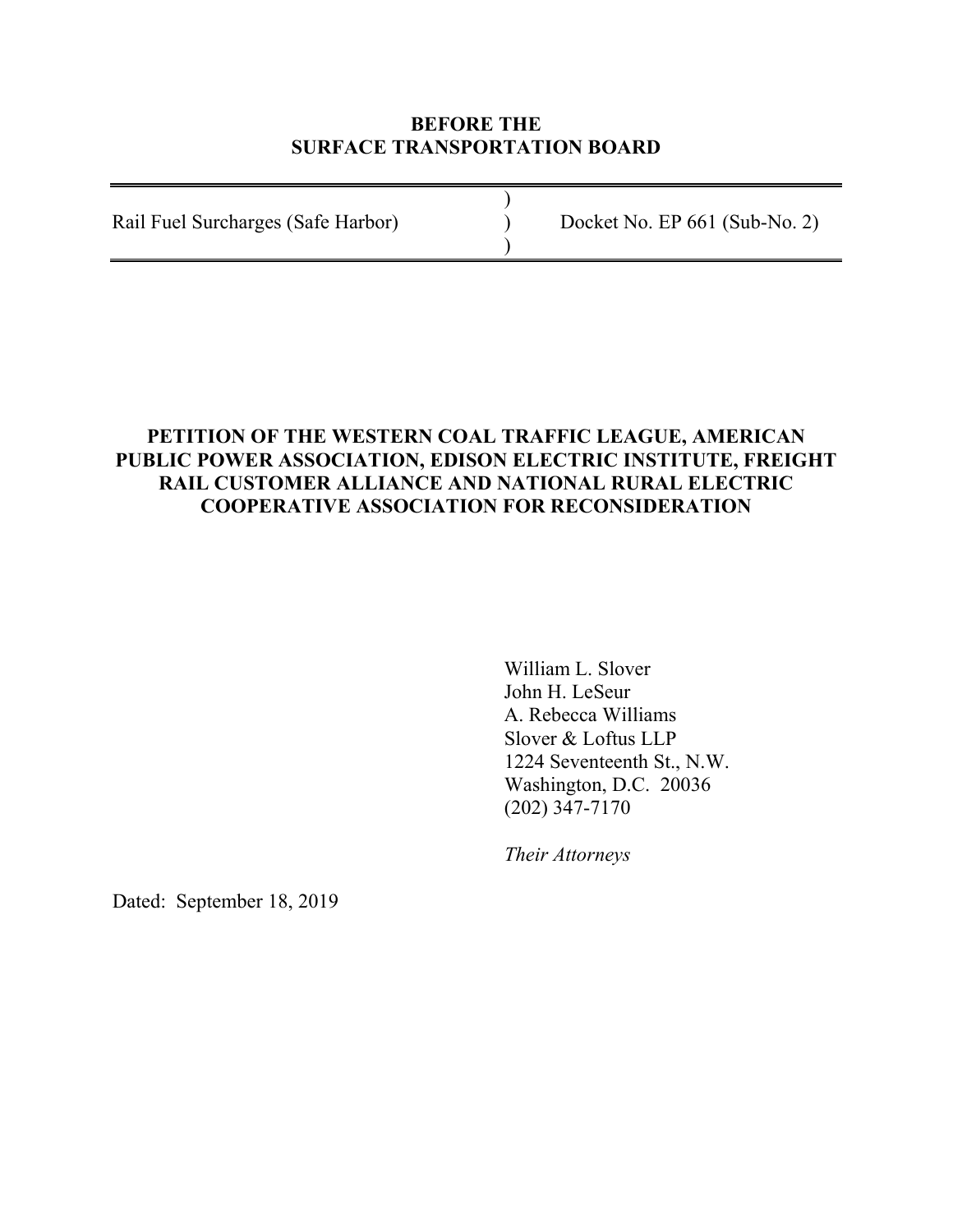# **TABLE OF CONTENTS**

| I.   | The Board Erred by Failing to Enforce Its Correct<br>Rail Fuel Surcharges III Ruling That Carrier Use of Fuel                                                                            |
|------|------------------------------------------------------------------------------------------------------------------------------------------------------------------------------------------|
| II.  | Two Board Members Erred by Adopting the Long-Discredited<br>Carrier Contention That Deceptive Fuel Surcharge Profiteering<br>Can (or Should) Only Be Addressed in Maximum Rate Cases  10 |
| III. | The Board Erred by Failing to Consider Clear Record<br>Evidence Demonstrating That Carriers Continue to                                                                                  |
| IV.  | The Board Erred by Failing to Issue an NPRM Proposing Remedial<br>Actions to Stop (or Limit) Carrier Fuel Surcharge Profiteering 15                                                      |
|      |                                                                                                                                                                                          |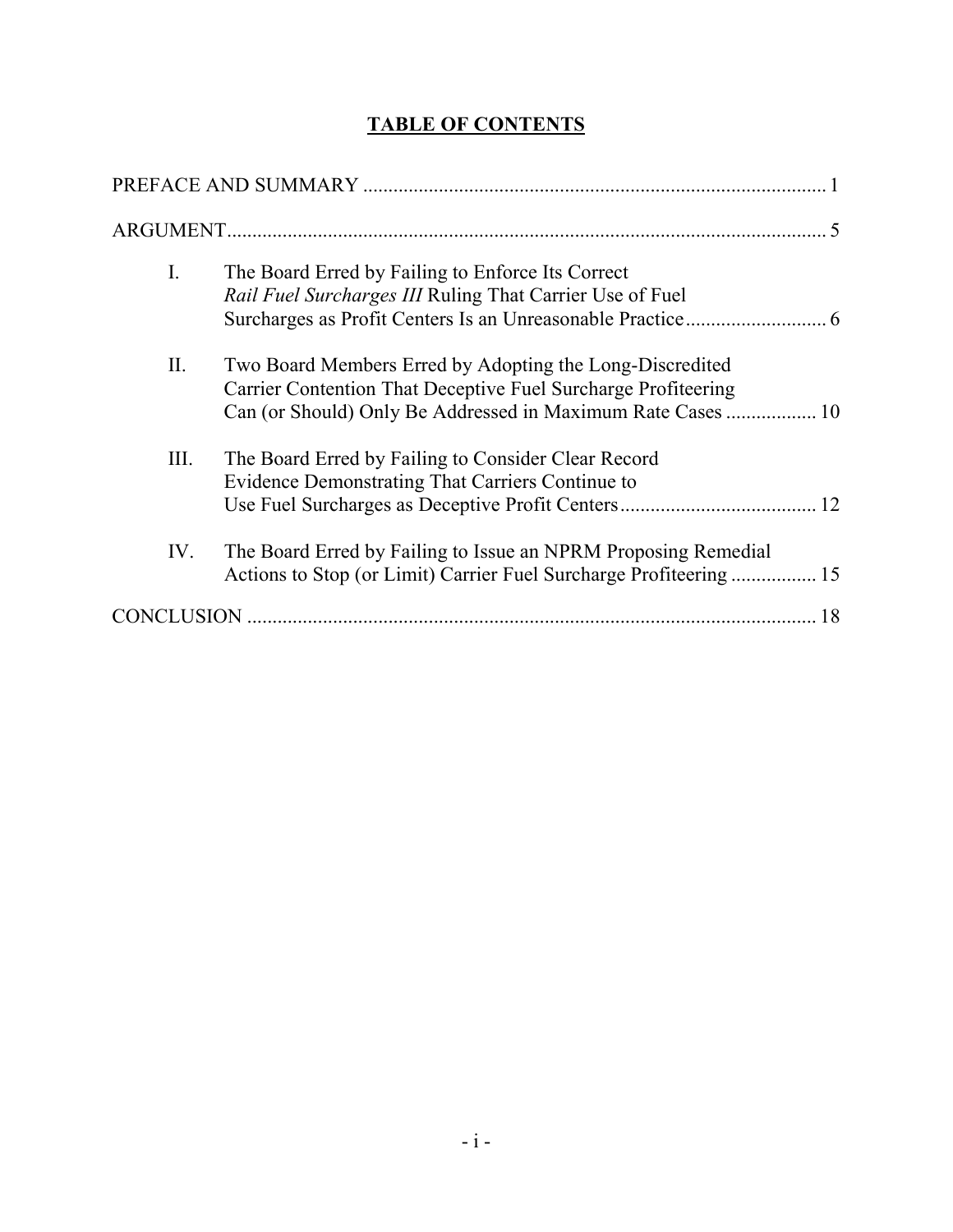### **BEFORE THE SURFACE TRANSPORTATION BOARD**

)

)

Rail Fuel Surcharges (Safe Harbor) (Docket No. EP 661 (Sub-No. 2)

# **PETITION FOR RECONSIDERATION**

The Western Coal Traffic League ("WCTL"), American Public Power Association ("APPA"), Edison Electric Institute ("EEI"), Freight Rail Customer Alliance ("FRCA") and National Rural Electric Cooperative Association ("NRECA") (collectively, "Allied Shippers") respectfully request that the Surface Transportation Board ("STB" or "Board") reconsider its decision served on August 29, 2019 ("Decision") to discontinue this proceeding. 1

## **PREFACE AND SUMMARY**

The Board's Decision abdicates its duties to the shipping public. Rail shippers look to the Board as the last line of defense to protect them from unreasonable railroad practices. In its Decision, the Board voted to not address and remedy a clearly unreasonable railroad practice – the carriers' deceptive use of their fuel surcharges as profit centers.

<sup>&</sup>lt;sup>1</sup> Allied Shippers file this Petition for Reconsideration pursuant to 49 C.F.R.  $\S$ 1115.3(a) ("[a] discretionary appeal of an entire Board action is permitted").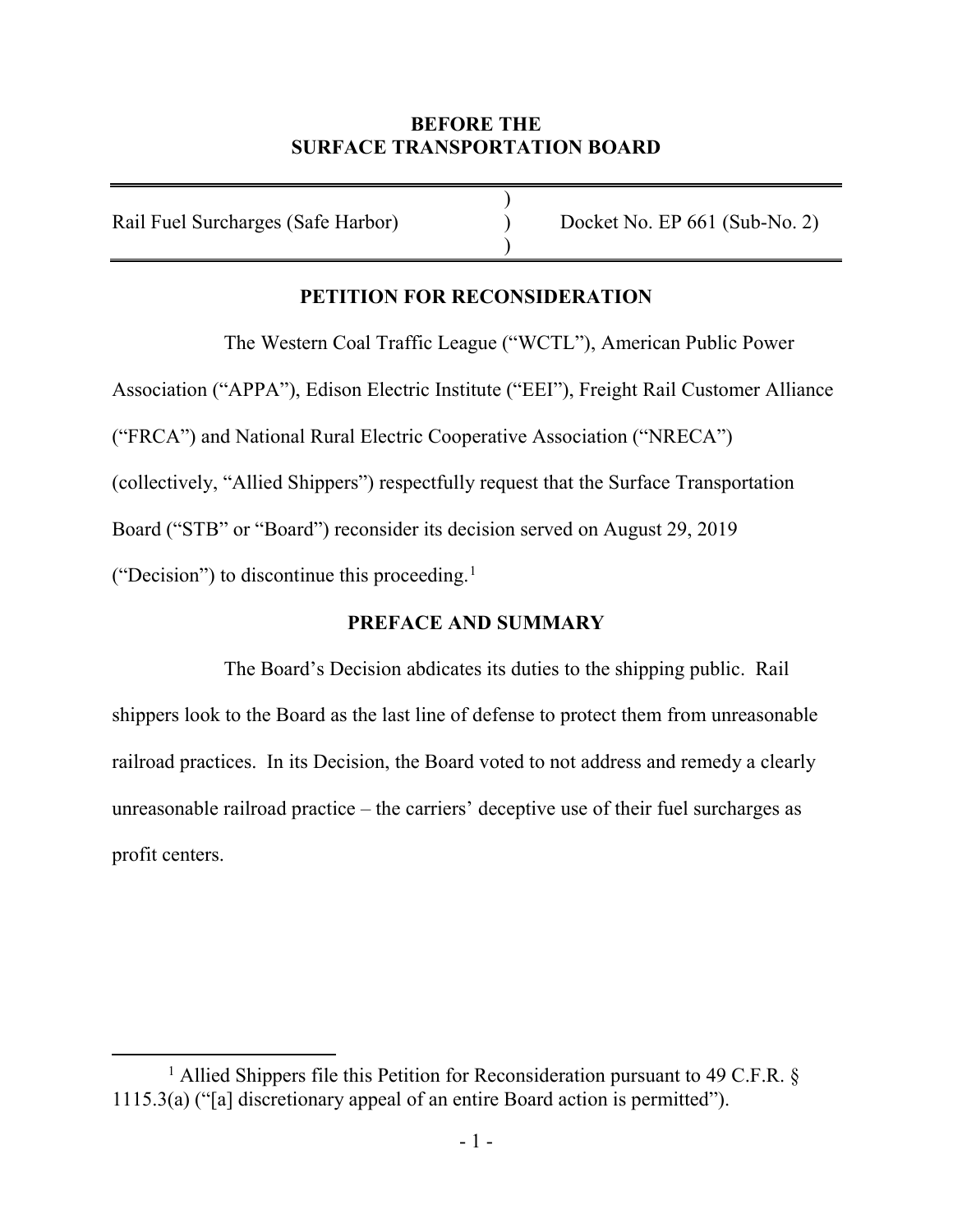After an extensive investigation,<sup>2</sup> the Board ruled in its unanimous 2007 *Rail Fuel Surcharges III* decision that a railroad engaged in an unreasonable practice if it collected fuel surcharges that exceeded the carrier's actual incremental fuel cost increases.3 The Board's reasoning was straightforward – if a carrier is using its fuel surcharges to collect more than its actual incremental fuel cost increases, it is deceptively using its fuel surcharge program as a profit center.<sup>4</sup> At that time, the Board also promised Congress it would "aggressively" act to prevent carrier fuel surcharge profiteering practices. 5

In its 2013 decision in *Cargill*, <sup>6</sup> the Board found that BNSF Railway

Company ("BNSF") had deceptively used its fuel surcharge program to collect \$181 million in profits over a five-year period.<sup>7</sup> However, the Board reluctantly concluded this profiteering was permitted under the "safe harbor" provision the Board had adopted in Rail Fuel Surcharges III.<sup>8</sup> As construed by the Board in *Cargill*, if the higher retail "safe

 $4$  *Id.* 

<sup>5</sup> *Rail Competition & Serv.: Hearing Before the H. Comm. on Transp. & Infrastructure*, 110th Cong. 23 (2007) (testimony of Hon. Charles D. Nottingham, Chairman, STB).

<sup>6</sup> *Cargill, Inc. v. BNSF Ry*., Docket No. NOR 42120 (STB served Aug. 12, 2013) ("*Cargill*").

<sup>7</sup> *Id*., slip op. at 14.

<sup>8</sup> *Id*. In *Rail Fuel Surcharges III*, the Board held that carriers could use the U.S. No. 2 Diesel Retail Sales by All Sellers (Cents per Gallon) retail On-Highway Diesel

 <sup>2</sup> *See Rail Fuel Surcharges*, Ex Parte No. 661 ("*Rail Fuel Surcharges*") (STB served Mar. 14, 2006) ("*Rail Fuel Surcharges I*"); *id*. (STB served Aug. 3, 2006) ("*Rail Fuel Surcharges II*"); *id*. (STB served Jan. 26, 2007) ("*Rail Fuel Surcharges III*").

<sup>3</sup> *Rail Fuel Surcharges III*, slip op. at 7.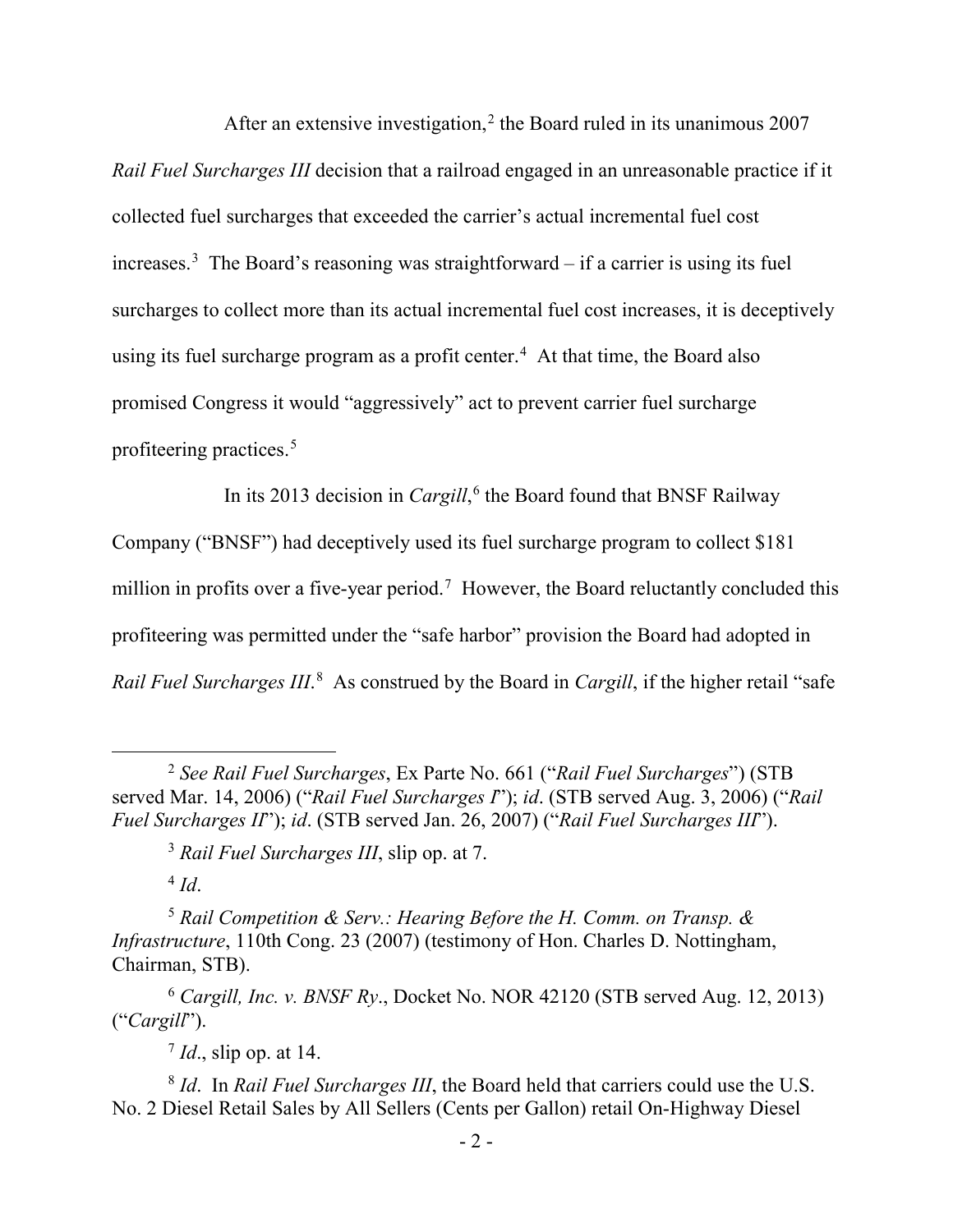harbor" HDF fuel prices BNSF did not actually pay for its fuel were substituted in to the Board's incremental fuel cost analysis for the lower wholesale prices BNSF actually paid for its locomotive diesel fuel, there was no fuel surcharge profit.<sup>9</sup>

The Board observed in *Cargill* that BNSF knew it was using the Board's fuel surcharge safe harbor as a profit center, and the Board stated it would institute a rulemaking proceeding to address carrier "abuse" of the safe harbor provision.<sup>10</sup> In its ensuing advance notice of proposed rulemaking served in this proceeding on May 29, 2014 ("ANPRM"), the Board sought comments on whether the safe harbor profiteering in *Cargill* was an "aberration" and, if it was not, what changes the Board should consider making to its fuel surcharge rules to eliminate (or reduce) carrier fuel surcharge profiteering. $11$ 

Allied Shippers presented detailed expert evidence in response to the Board's ANPRM demonstrating that safe harbor profiteering, along with other forms of fuel surcharge profiteering, was rampant in the rail industry.<sup>12</sup> Allied Shippers, along

<sup>10</sup> *Id*. at 17-18.

 $\overline{a}$ 

Fuel ("HDF") prices published by the U.S. Department of Energy in their fuel surcharge tables and further held that if a carrier did use HDF prices in its fuel surcharge tables, use of the HDF prices "provides a 'safe harbor' upon which carriers can rely for an index." *Fuel Surcharges III*, slip op. at 11. The Board adopted the safe harbor based on its belief at the time that changes in retail HDF prices (basically, the retail diesel fuel prices paid at the highway pump by truckers) were a good surrogate for changes in the wholesale diesel fuel prices rail carriers actually paid for their locomotive fuel. *Id*.

<sup>9</sup> *Cargill*, slip op. at 13.

 $11$  ANPRM, slip op. at 3.

<sup>12</sup> *See* Allied Shippers (WCTL, *et al*.) Comments (Aug. 4, 2014) ("Allied Shippers Comments"); *see also* Allied Shippers (WCTL, *et al.*) Reply Comments (Oct. 15, 2014).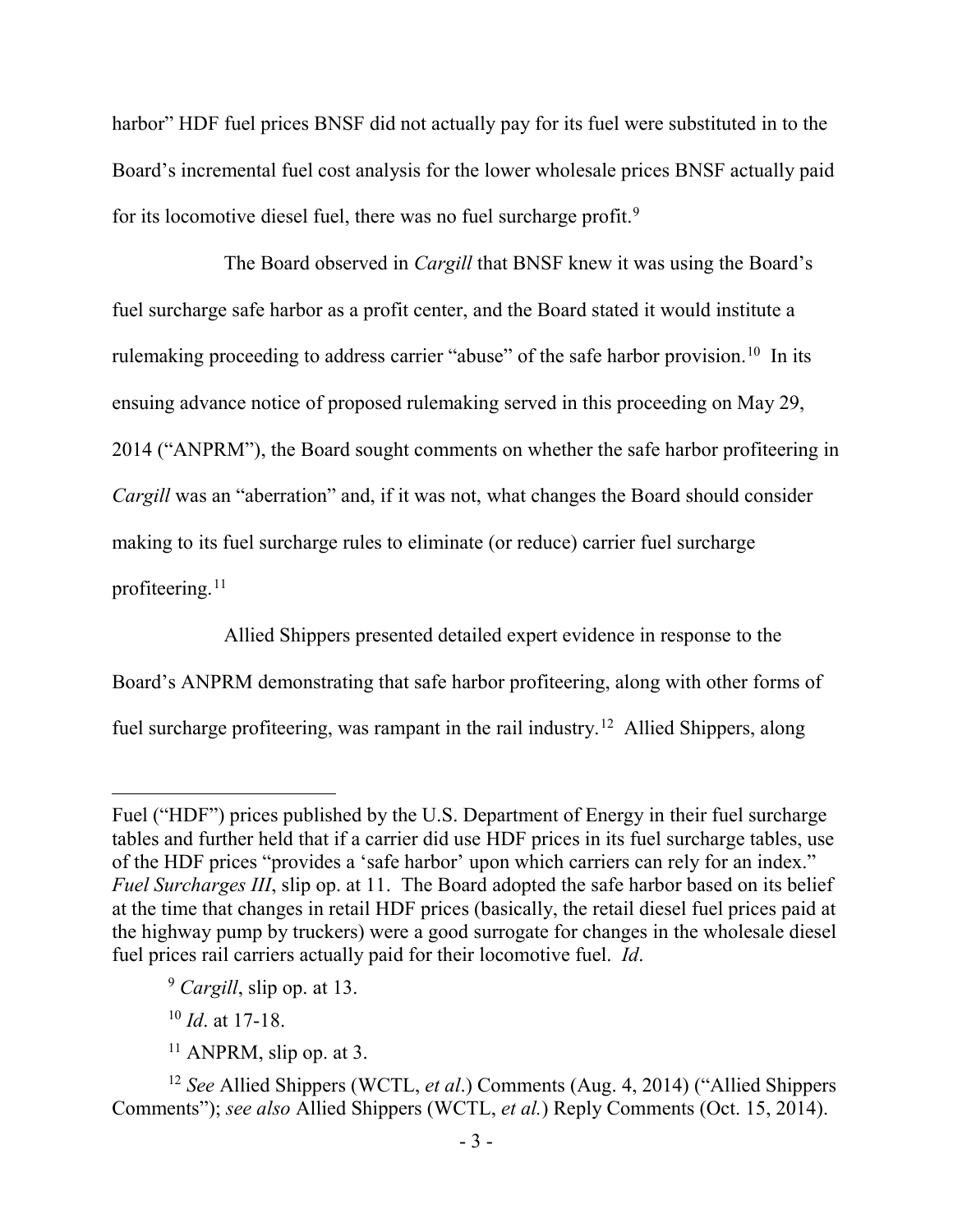with other rail shippers, presented the Board with a host of proposed reform measures to end this deceptive profiteering. Following the receipt of reply comments, the Board took no action in response to the ANPRM for several years and then, in its Decision, discontinued this proceeding without addressing the very question it had itself raised – was the carrier profiteering in *Cargill* an "aberration" – or the reform proposals submitted by Allied Shippers and others.

Each Board Member offered a different explanation for the Board's non-

action:

Chairman Begeman acknowledged that the safe harbor unreasonably "permit<sup>[s]</sup> a carrier to recover substantially more than its incremental fuel costs" and concluded that carrier profiteering should be addressed by "eliminat[ing]" the safe harbor provision, but, since no other Board Member agreed, she reluctantly voted to discontinue the proceeding.<sup>13</sup>

Board Member Oberman found that BNSF's fuel surcharge profiteering in *Cargill* was a "jarring," but permissible, rail practice because, under his understanding of *Union Pac. R.R. v ICC*, 867 F.2d 646 (D.C. Cir. 1989) ("*Union Pacific*"), a shipper's only remedy for fuel surcharge profiteering was a maximum rate case.14 Member Oberman advocated "revers[ing]" the Board's *Rail Fuel Surcharges III* decision, but voted to discontinue this proceeding because no other Board Member agreed with his proposal.<sup>15</sup>

Vice Chairman Fuchs observed that under the Board's *Rail Fuel Surcharges III* decision, the Board could find

 $\overline{a}$ 

Allied Shippers Comments and Reply Comments in 2014 were filed on behalf of, *inter alia*, WCTL, APPA, EEI and NRECA.

 $13$  Decision at 4 (Chairman Begeman, commenting).

<sup>&</sup>lt;sup>14</sup> *Id.* at 6 (Member Oberman, commenting).

 $^{15}$  *Id*.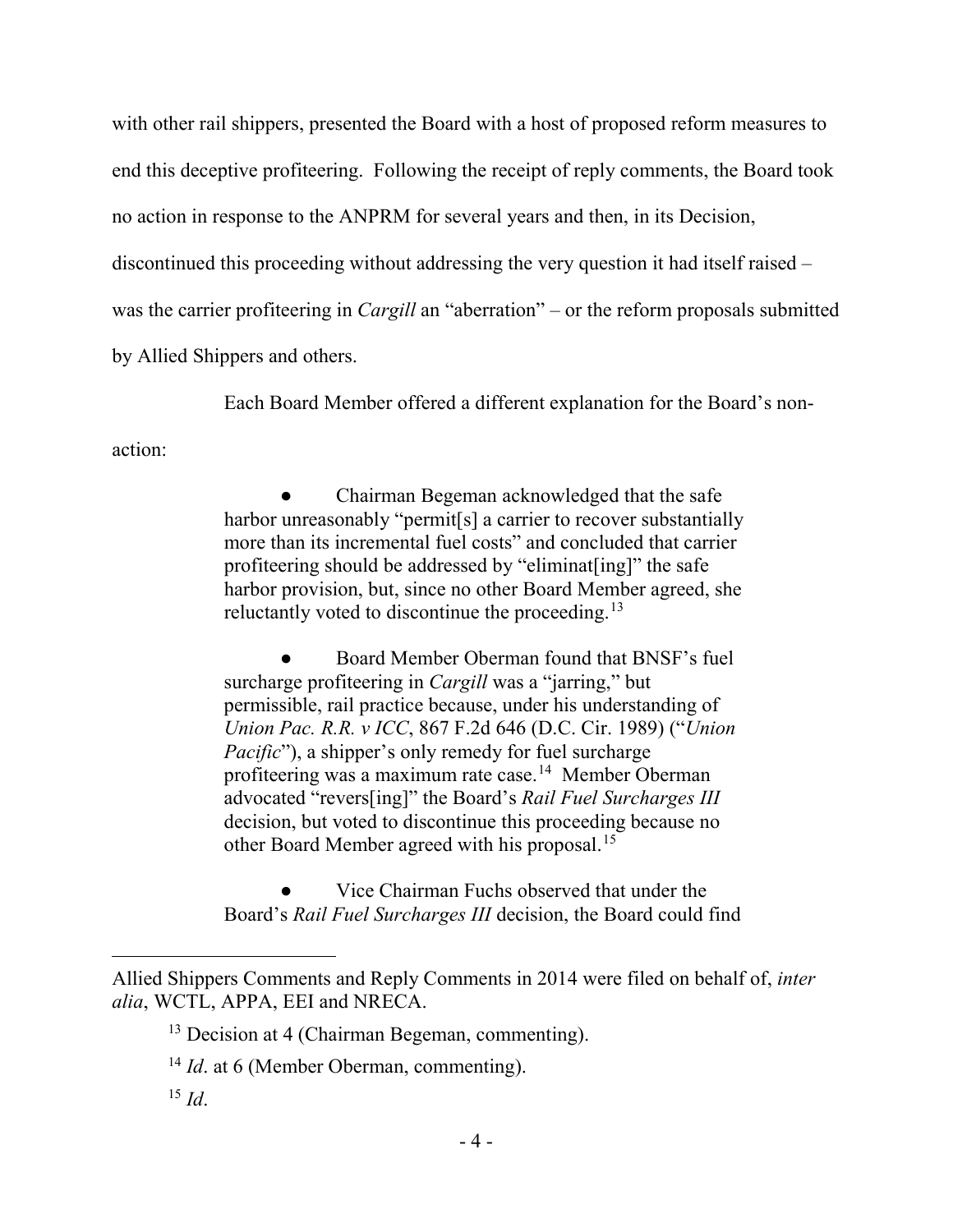that a carrier's rail fuel surcharge profiteering was an unreasonable practice, even if the carrier's overall price (adjusted base rate plus fuel surcharge) was not deemed unreasonable under the Board's maximum rate standards, a result he characterized as creating a "tension" between the Board's unreasonable practice and unreasonable rate jurisdictions – a "tension" he did not want to "exacerbat[e]... by modifying or removing the safe harbor" (as Chairman Begeman advocated), but also one he did not want to address further by reversing *Rail Fuel Surcharges III* (as Member Oberman advocated) because of industry "reliance" on the safe harbor. 16 Instead, Vice Chairman Fuchs voted to discontinue the proceeding so the Board could focus on reforming its maximum rate review process.<sup>17</sup>

The Board should reconsider its Decision because the Board got it right in

*Rail Fuel Surcharges III* – carrier fuel surcharge profiteering is an unreasonable practice – and the record in this case clearly demonstrates that carrier use of fuel surcharges as profit centers is no aberration. The Board's statutory responsibility is to regulate and eliminate unreasonable carrier practices, not to arbitrarily brush them aside.<sup>18</sup> On reconsideration, the Board should vacate its Decision and publish a notice of proposed rulemaking ("NPRM") proposing remedial rules to stop (or reduce) carriers' ongoing fuel surcharge profiteering.

#### **ARGUMENT**

The Board's Decision is flawed by four material errors: (i) the Board erroneously failed to enforce its correctly decided *Rail Fuel Surcharges III* ruling

 <sup>16</sup> *Id*. at 5 (Vice Chairman Fuchs, commenting).

 $17$  *Id.* at 5-6.

<sup>&</sup>lt;sup>18</sup> *See* 49 U.S.C. § 10702(2) (carriers "shall establish reasonable . . . rules and practices").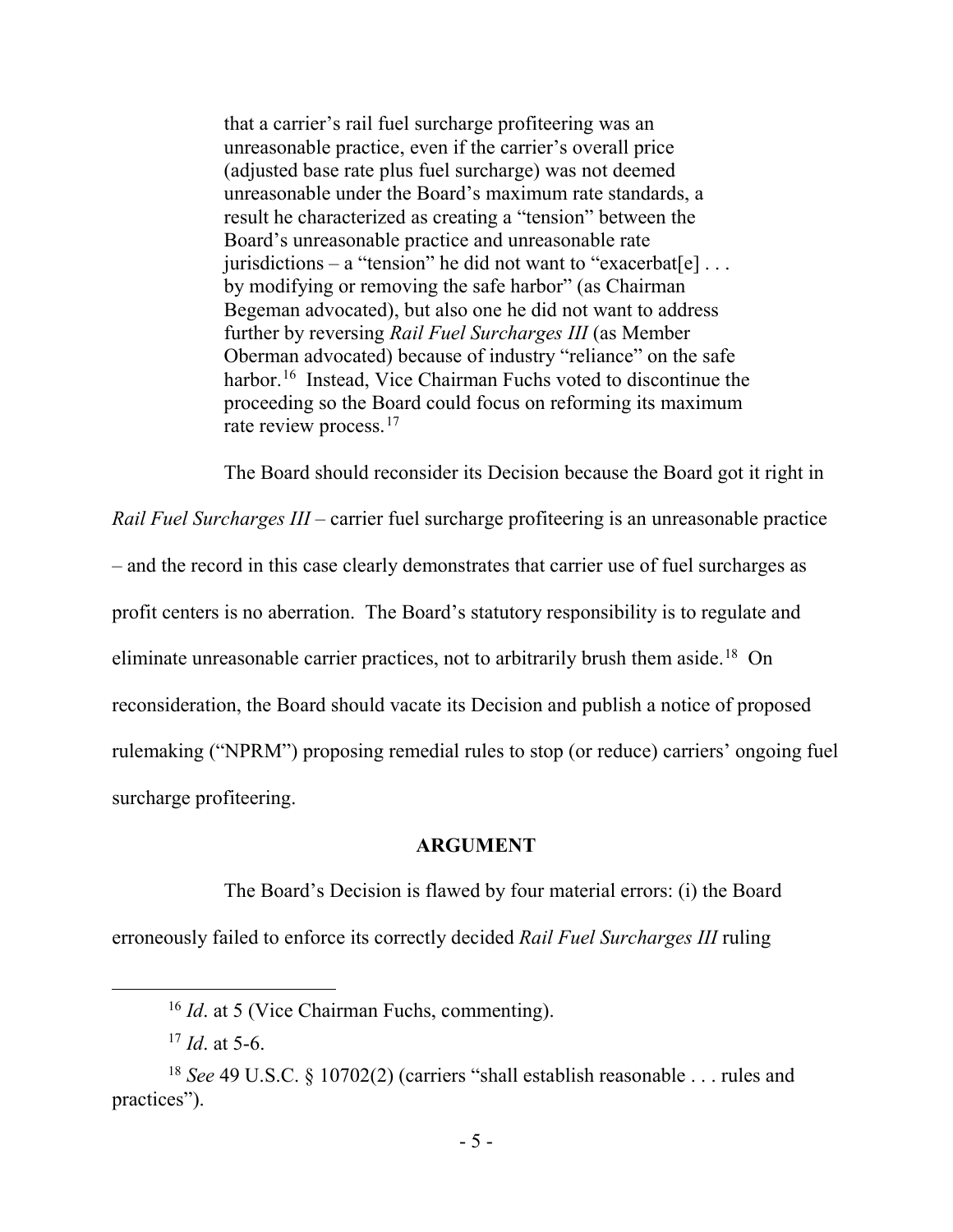prohibiting carriers from using fuel surcharges as profit centers; (ii) the rationale given by two Board Members for the Board's failure to enforce *Rail Fuel Surcharges III* – shippers should pursue maximum rate relief to address fuel surcharge profiteering – is a discredited carrier-sponsored contention that the Board correctly rejected in *Rail Fuel Surcharges III* and in subsequent Board decisions; (iii) the Board erroneously failed to consider the extensive record evidence demonstrating that carriers continue to use their fuel surcharges as profit centers; and (iv) the Board erroneously failed to consider, and propose in an NPRM, one or more of the remedial actions recommended by shippers to stop (or lessen) carrier fuel surcharge profiteering.

### **I. The Board Erred by Failing to Enforce Its Correct**  *Rail Fuel Surcharges III* **Ruling That Carrier Use of Fuel Surcharges as Profit Centers Is an Unreasonable Practice**

Prior to the OPEC Oil Embargo in 1973-74 ("Embargo"), carriers seldom published fuel surcharges.<sup>19</sup> Surcharges were disfavored because "it is not a sound and orderly ratemaking practice to isolate a single operating tax from all other operating expenses, and maintain a surcharge based thereon."<sup>20</sup>

Following the Embargo, the Board's predecessor, the Interstate Commerce Commission ("ICC"), permitted carriers to collect system-wide fuel surcharges, but only if the carriers first sought approval from the ICC to collect the fuel surcharges; the ICC

 <sup>19</sup> *See* Allied Shippers Comments at 10-11.

<sup>20</sup> *Id*. (quoting *Surcharges, New York State*, 62 M.C.C. 117, 133 (1953)).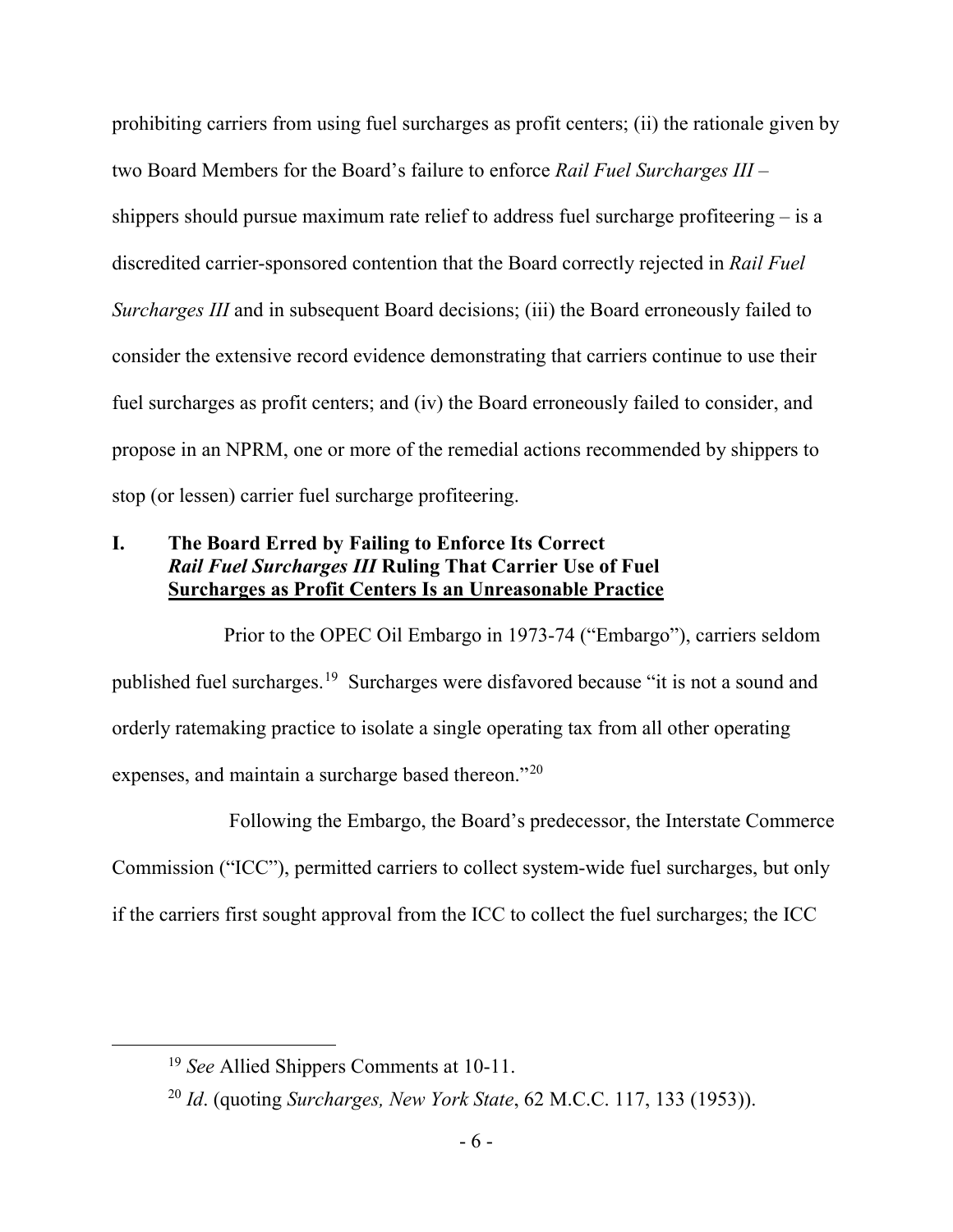found that the surcharges were cost-justified; and the surcharges applied only for limited time-periods.<sup>21</sup>

In the Staggers Rail Act of  $1980$ <sup>22</sup> Congress directed the ICC to develop a quarterly index of railroad cost changes (including actual carrier fuel cost changes) that could be used by carriers to adjust their base prices for changes in their operating costs, including their actual fuel cost changes. 23 In response, the ICC developed the Rail Cost Adjustment Factor ("RCAF") indices.<sup>24</sup> The ICC concluded that with the RCAF procedures in place, there was no need for carriers to publish fuel surcharge tariffs<sup>25</sup> and the ICC was right. For the next 20+ years, few fuel surcharge tariffs were published, and even fewer were applied.<sup>26</sup>

Things changed dramatically circa 2003. At that time, all of the major railroads began publishing (or applying) permanent fuel surcharge tariffs.<sup>27</sup> These tariffs contained very high fuel surcharges, and the carriers began to impose these high fuel

<sup>22</sup> Pub. L. No. 96-448, 94 Stat. 1895 (1980).

<sup>23</sup> *See* Allied Shippers Comments at 12-13.

<sup>24</sup> *Id*. at 13-14.

<sup>25</sup> *Id*. at 13 (citing *Rail Cost Recovery Procedures*, 364 I.C.C. 841, 852 (1981) ("[m]aintaining a separate surcharge mechanism for fuel would, in our view, serve no useful purpose once these [RCAF] rules are in place")).

<sup>26</sup> *Id*. at 14-15.

<sup>27</sup> *Id*. at 15 (citing *In re Rail Freight Surcharge Antitrust Litig. – MDL No. 1869*, 725 F.3d 244, 248 (D.C. Cir. 2013) ("by the mid-2000s . . . fuel surcharge provisions became ubiquitous")).

 <sup>21</sup> *Id*. at 11-12.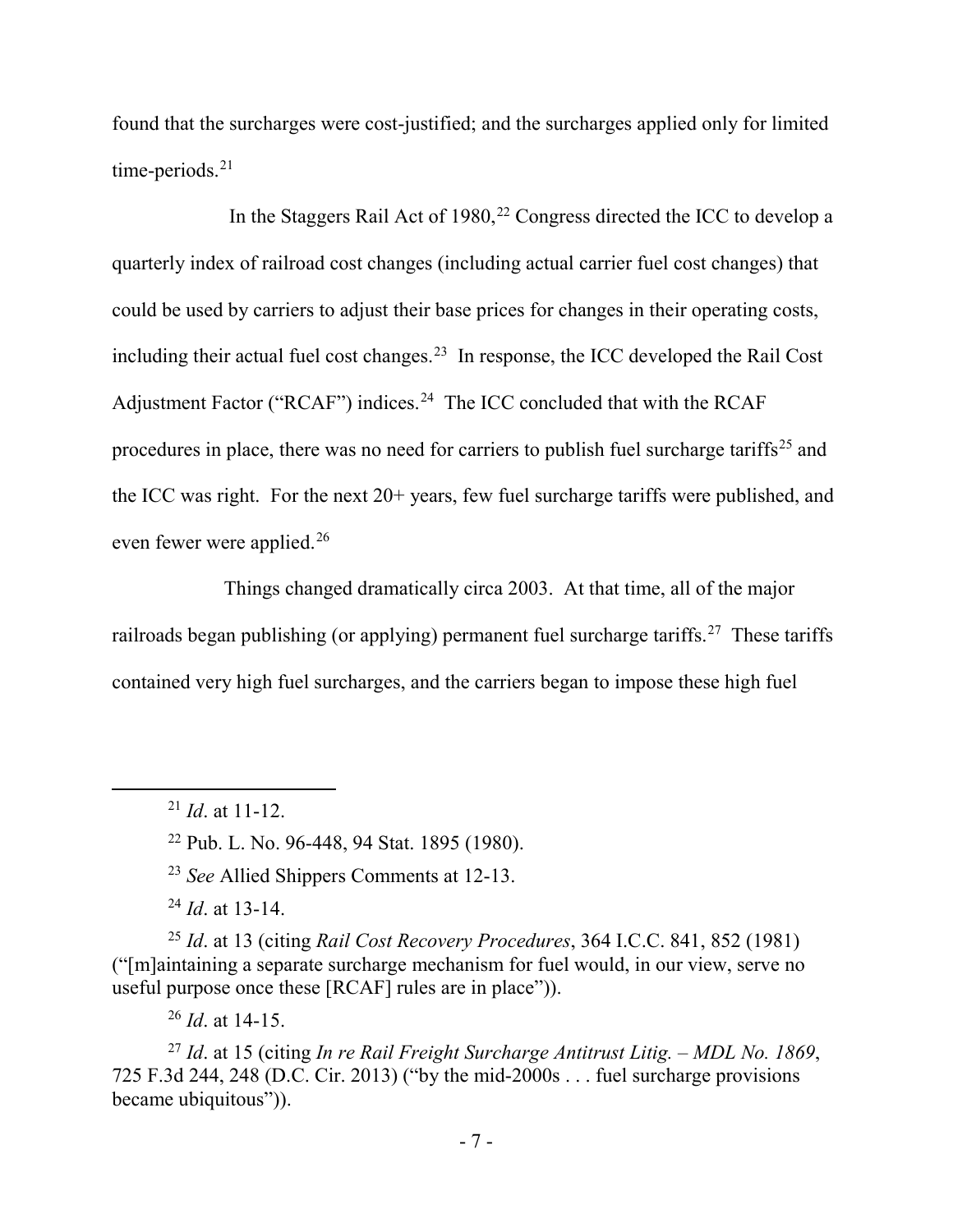surcharges on all of their traffic.<sup>28</sup> Carriers claimed that the surcharges were needed to collect their increased fuel costs, but shippers, and their elected representatives, believed that the carriers were in fact collectively imposing fuel surcharges as deceptive new profit centers.<sup>29</sup> They asked the STB to investigate, and the STB did so.<sup>30</sup>

Following extensive hearings, and receipt of multiple rounds of comments,

the Board concluded in its unanimous *Rail Fuel Surcharges III* decision that carrier use

of fuel surcharges as profit centers was a deceptive, unreasonable practice:

[C]ongress, in the rail transportation policy at 49 U.S.C. 10101(9), explicitly stated that it is the policy of the United States Government "to encourage honest and efficient management of railroads." Moreover, Congress exempted the rail carriers from the consumer protection requirements of the Federal Trade Commission Act, presumably not because Congress intended to permit carriers to mislead their customers, but because our authority to proscribe unreasonable practices embraces misrepresentations or misleading conduct by the carriers. And the record in this proceeding provides extensive testimony by shippers who have expressed concern about carriers raising their rates on the pretext of recovering increased fuel costs. If the railroads wish to raise their rates they may do so, subject to the rate reasonableness requirement of the statute, but they may not impose those increases on their customers on the basis of a misrepresentation.

*Rail Fuel Surcharges III*, slip op. at 7 (footnote omitted).

<sup>29</sup> *Id*. at 19.

 <sup>28</sup> *Id*. at 15-19.

<sup>30</sup> *See Rail Fuel Surcharges I*, slip op. at 1 ("the rail shipper community has voiced concerns that recent fuel surcharges collected by railroads are designed to recover amounts over and above increased fuel costs").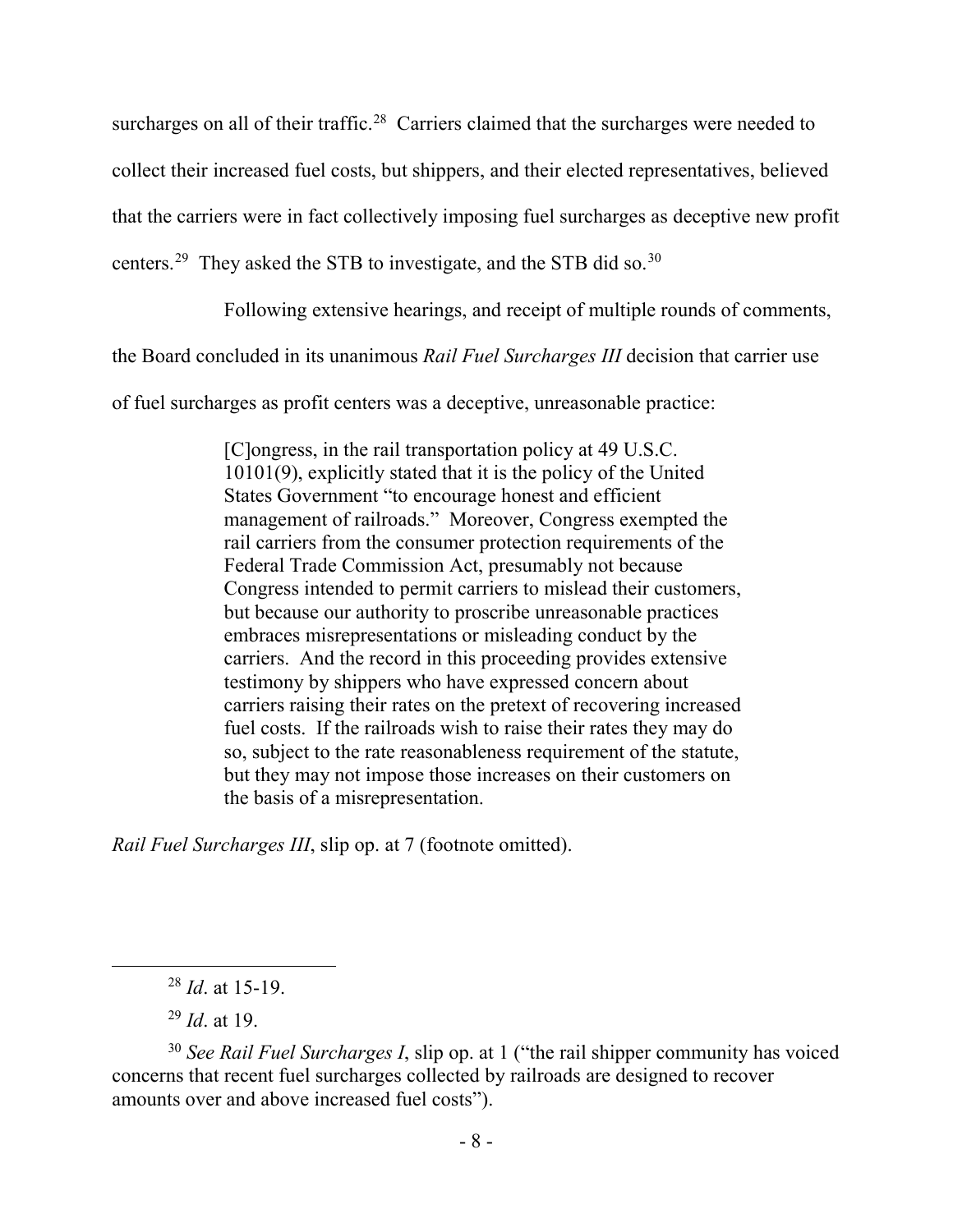In subsequent decisions, the Board consistently adhered to its 2007 *Rail Fuel Surcharges III* ruling that carrier use of their fuel surcharges as profit centers was an unreasonable practice. *See*, *e.g.*, *Dairyland Power Coop. v. Union Pac. R.R.*, Docket No. 42105, slip op at 2 (STB served July 29, 2008) ("*Dairyland*") ("if there is no real correlation between the surcharge and the increase in fuel costs for the particular movement to which the surcharge is applied, then it is a misleading and ultimately unreasonable practice") (internal quotation marks omitted); *Cargill*, slip op. at 5 (STB served Jan. 4, 2011) (carrier use of a fuel surcharge "to extract substantial profits over and above its incremental fuel costs" is an unreasonable practice); ANPRM, slip op. at 2 (unreasonable practice for carriers to use fuel surcharges as a "'Profit Center'").

The Board's 2007 *Rail Fuel Surcharges III* decision was correct and comports with common sense. No regulated entity should be allowed to lie to its customers, and no regulatory authority should permit a regulated entity to do so. This is particularly true here because Congress has expressly directed the Board to enforce the national rail transportation policy, which calls for carriers to act in an "honest" manner.<sup>31</sup> The Board's Decision improperly fails to enforce *Rail Fuel Surcharges III*. Allied Shippers respectfully request that the Board correct this error on reconsideration.

 <sup>31</sup> 49 U.S.C. § 10101(9).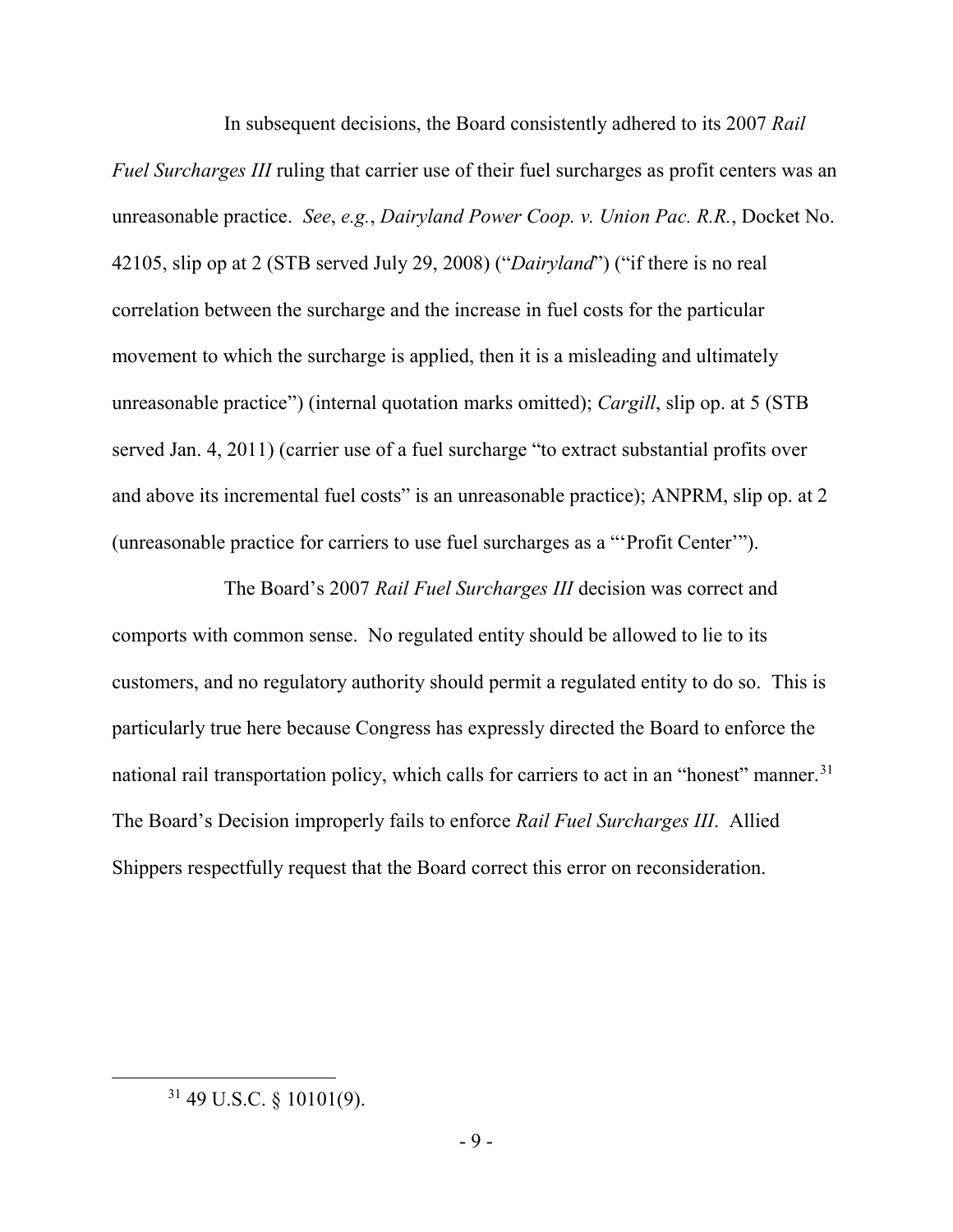#### **II. Two Board Members Erred by Adopting the Long-Discredited Carrier Contention That Deceptive Fuel Surcharge Profiteering Can (or Should) Only Be Addressed in Maximum Rate Cases**

In *Rail Fuel Surcharges*, the railroad industry argued that the Board lacked jurisdiction to regulate rail carriers' fuel surcharge profiteering as an unreasonable practice. According to the railroads, a shipper's only remedy for carrier fuel surcharge profiteering was to file a rate reasonableness case. *See, e.g.*, Ass'n of Am. R.Rs. Comments at 3 (Oct. 2, 2006) (citing *Union Pacific*, 867 F.2d at 649).

In their *Rail Fuel Surcharges* filings, WCTL argued that the Board clearly had the authority to address and remedy carrier fuel surcharge profiteering as an unreasonable practice because it was based on a misrepresentation of fact – the carriers claimed their fuel surcharges were limited to recovering incremental fuel cost increases, when that simply was not the case.<sup>32</sup>

Shippers also demonstrated that *Union Pacific* was not controlling. In that case, the ICC found that the sum of the base rates on radioactive material moves plus the cost of carrier "additives" to the base rates was an unreasonable practice because the resulting prices (base rates plus additives) were unreasonably high. The ICC remedied the unreasonable practice by prescribing lower maximum rates and reparations. <sup>33</sup> The Court ruled that the Board could not use its unreasonable practice authority to prescribe maximum reasonable rates.34 In contrast, shippers in *Rail Fuel Surcharges* were not

 <sup>32</sup> *See, e.g.*, WCTL Comments at 17-19 (Oct. 2, 2006).

<sup>33</sup> *Union Pacific*, 867 F.2d at 647-48.

<sup>34</sup> *Id*. at 649.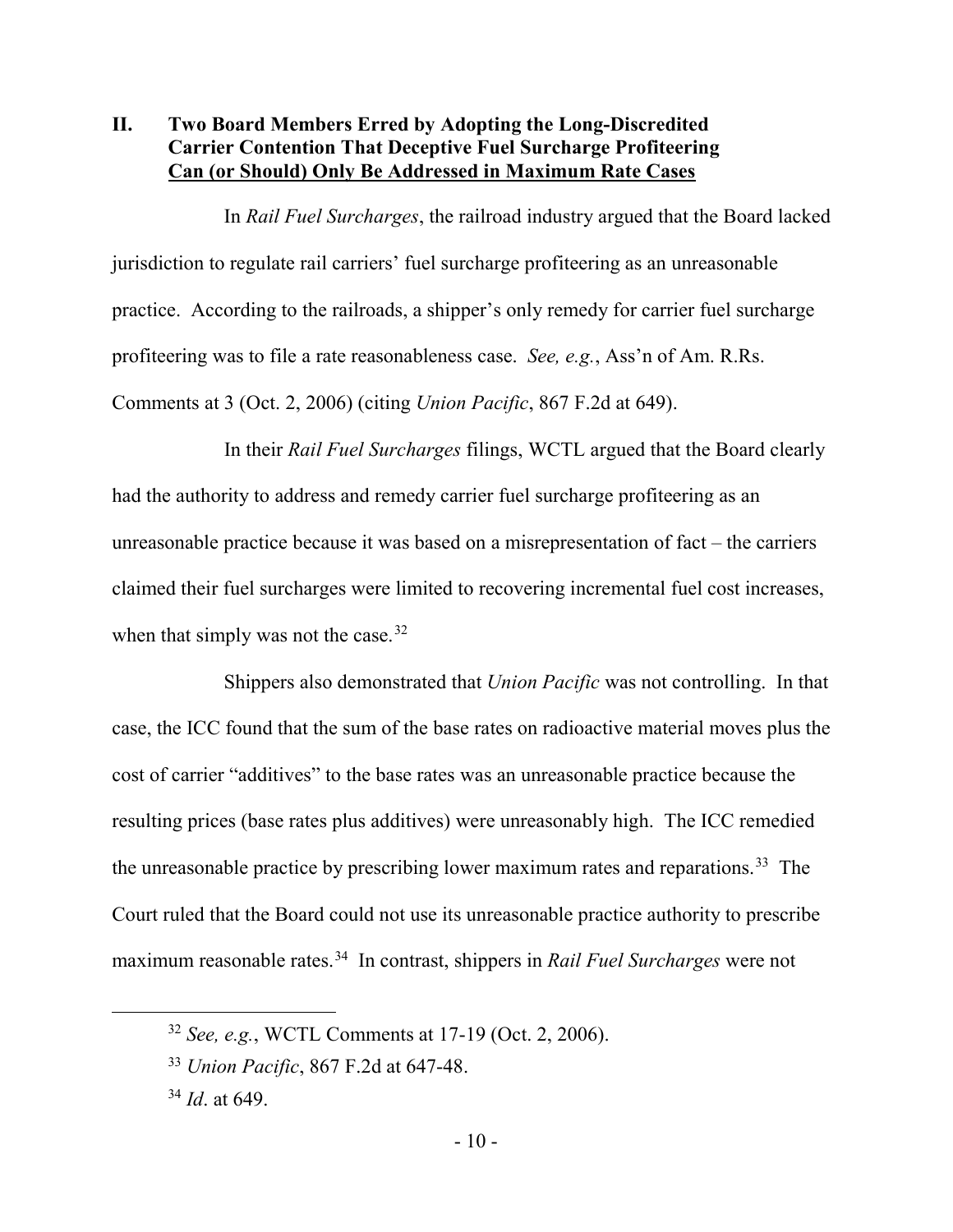asking for the Board to address maximum reasonable rates (*i.e.*, to address, and remedy,

the reasonableness of the sum of adjusted base rates plus fuel surcharges), but to simply

remedy carrier misrepresentations concerning a component part of their charges – *i.e*.,

carrier misrepresentations that their fuel surcharges were not profit centers.

In *Rail Fuel Surcharges*, the Board agreed with shippers that it did have the

authority to regulate fuel surcharge profiteering under its unreasonable practice

jurisdiction, and that its exercise of that authority was permissible under *Union Pacific*:

Some railroad interests have claimed that the Board does not have authority to regulate fuel surcharges, absent a finding of market dominance, because fuel surcharges are part of the total rate charged and thus cannot be considered as a practice. They cite *Union Pacific R.R. v. ICC*, 867 F.2d 646, 649 (D.C. Cir. 1989), where the Board's predecessor, the Interstate Commerce Commission (ICC), had concluded that certain railroads engaged in an unreasonable practice by attempting to avoid their common carrier duty to transport radioactive waste through increased rates designed to recover cost additives that the ICC regarded as unwarranted. 867 F.2d at 648. The reviewing court recognized that there can be a "conceptual overlap between railroads' 'practices' and their 'rates.'" 867 F.2d at 649. The court nonetheless struck down the ICC's action because the "so-called 'practice' [was] manifested *exclusively* in the level of rates," the ICC's analysis had "all the earmarks of a rate proceeding," and the ICC's remedies consisted of rate relief (prescribed rates and refunds). *Id*. (emphasis in original).

Here, however, we are not proposing to limit the total amount that a carrier can charge, through a combination of base rates and surcharges, for providing rail transportation. Rather, we are only addressing what we believe is an unreasonable practice of applying what the railroads label a fuel surcharge in a manner that is not limited to recouping increased fuel costs that are not reflected in the base rate. The measures we are proposing are designed to preclude such an unreasonable practice.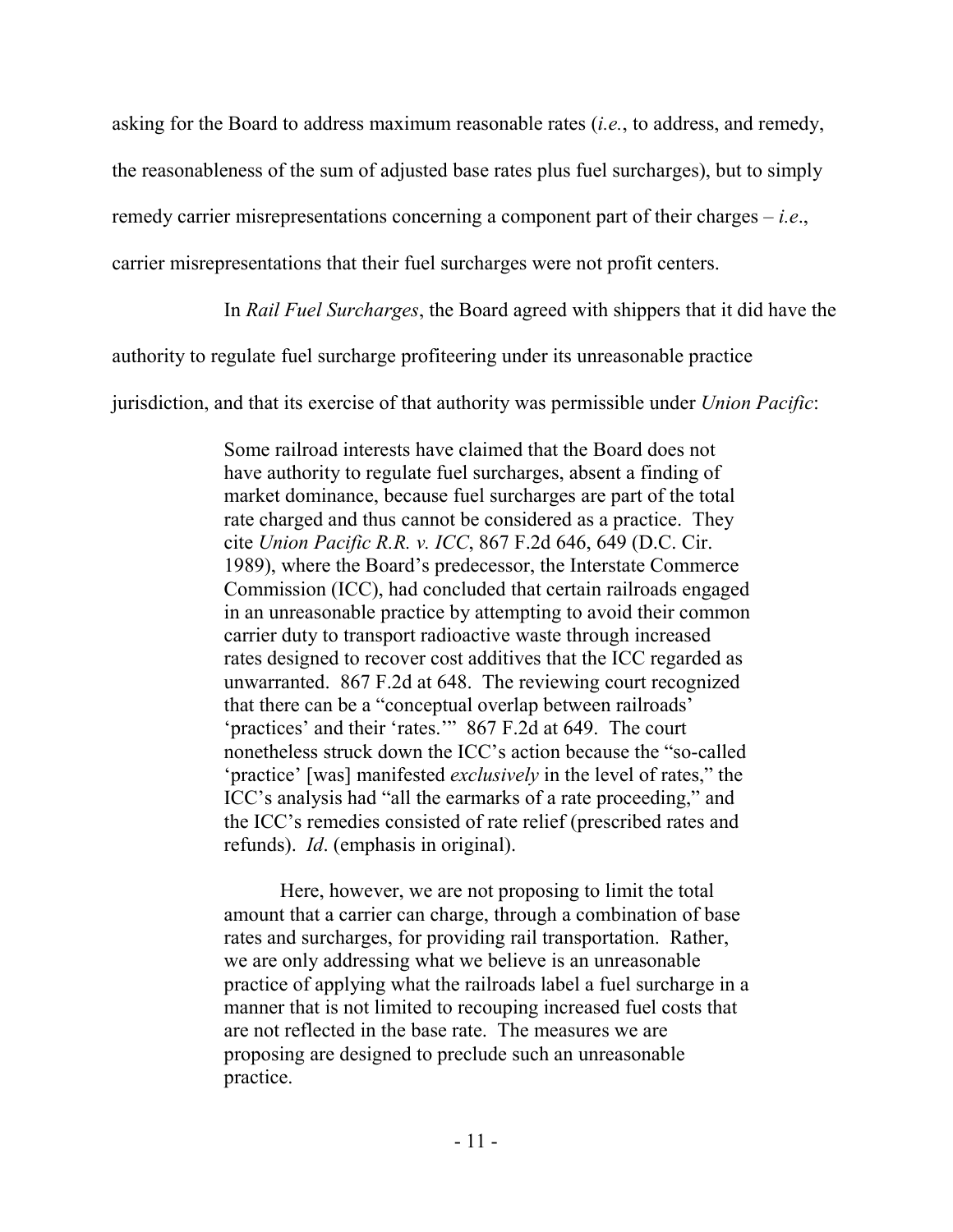*Rail Fuel Surcharges II*, slip op. at 3-4 (footnote omitted); *accord Rail Fuel Surcharges III*, slip op. at 7-8. The Board subsequently adhered to, and reaffirmed, its correct interpretation of *Union Pacific* in *Dairyland*, *Cargill*, and the ANPRM.35

Board Member Oberman claims *Union Pacific* bars the Board from addressing the reasonableness of carrier fuel surcharge practices.<sup>36</sup> Similarly, Vice Chairman Fuchs appears to take the position that a carrier's fuel surcharge profiteering is a perfectly reasonable railroad practice – despite the national rail transportation policy requiring carrier practices to be "honest" – so long as the shipper's rate does not exceed a reasonable maximum.37 Both Board Members do not acknowledge, much less distinguish, the long line of unanimous (and correct) STB decisions to the contrary. Allied Shippers urge the Board to reconsider and correct these errors.

## **III. The Board Erred by Failing to Consider Clear Record Evidence Demonstrating That Carriers Continue to Use Fuel Surcharges as Deceptive Profit Centers**

The Board notes that several shippers did not directly address the question of whether the safe harbor-based profiteering the Board found in *Cargill* was an

"aberration."38 This is not surprising because pinpointing that form of profiteering

 <sup>35</sup> *See Dairyland*, slip op. at 5; *Cargill*, slip op. at 2 (STB served Jan. 4, 2011); ANPRM, slip op. at 2-3.

<sup>36</sup> Decision, slip op. at 6 (Member Oberman, commenting).

<sup>37</sup> *Id*. at 5 (Vice Chairman Fuchs, commenting).

<sup>38</sup> *Id*. at 2.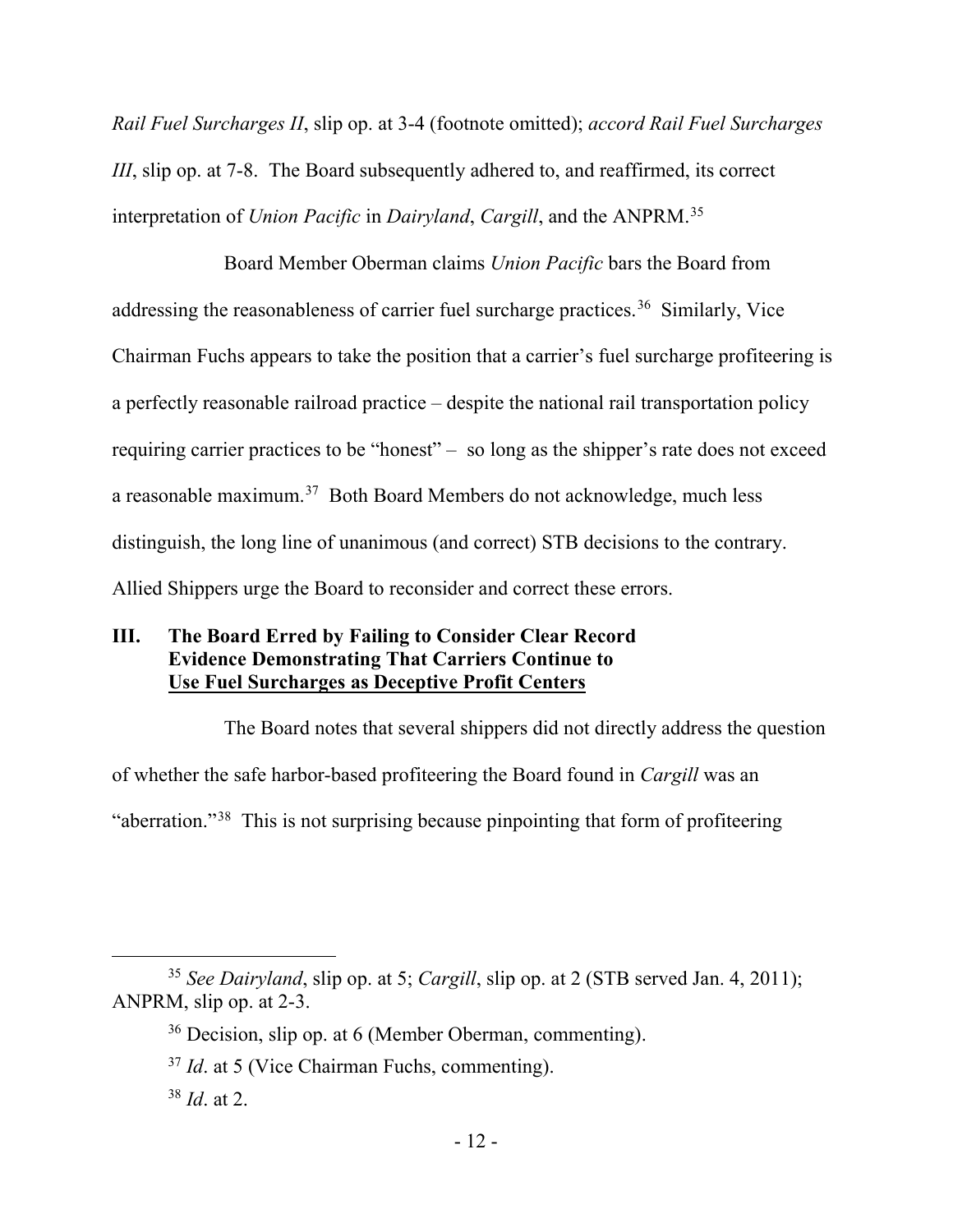requires the use of rail economic experts who are well-versed in carrier fuel surcharges. For many shippers, the cost of developing such evidence is prohibitive.

Allied Shippers did present detailed economic expert testimony on the safe harbor profiteering issue – the economic experts used were the same ones that uncovered the \$181 million safe harbor-based profiteering in *Cargill*, and Allied Shippers' counsel included the same counsel that represented the complainant shipper in *Cargill*. Allied Shippers' evidence clearly showed that the safe harbor profiteering that the Board identified in *Cargill* was no aberration.

Allied Shippers did not have the benefit of any discovery, but, using publicly available data, their experts concluded that over a three-year period (2011 to 2013), the two carriers that transport most of the group members' traffic – BNSF and Union Pacific Railroad Company – collected a combined total of \$846 million in safe harbor "spread" profits (*i.e.*, profits collected by the carriers' use of HDF price changes to measure the carriers' fuel cost changes, as opposed to using the carriers' actual fuel price changes). 39

Allied Shippers also presented detailed evidence showing that carriers were engaging in many other unreasonable fuel surcharge profiteering practices, including failing to revise their fuel surcharge calculations to incorporate the carriers' substantially improved locomotive fuel cost consumption – despite their repeated promises to the

 <sup>39</sup> *See* Allied Shippers Comments at 3, 40-43; *id*., Opening Verified Statement ("VS") of Thomas D. Crowley & Robert D. Mulholland ("Crowley/Mulholland VS") at 5-7, Exhibit (C/M-3).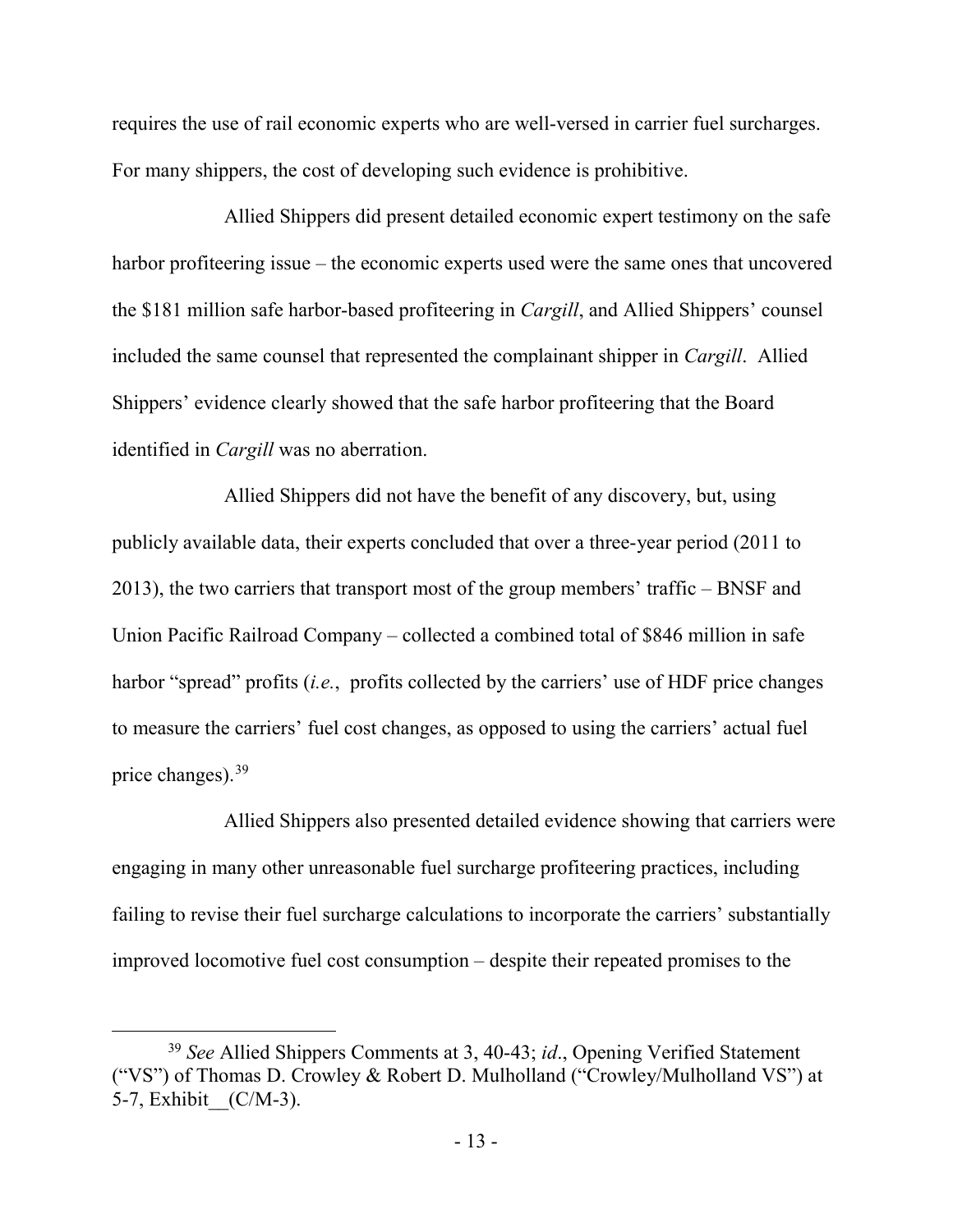Board in 2006 that they would do so,  $40$  and misleadingly double recovering the same incremental fuel cost increases by applying a fuel surcharge to a movement base rate *and*  applying a rate adjustment procedure that increases the fuel component in the base rate.<sup>41</sup> Allied Shippers did not have the data to quantify the impact of these other unreasonable practices, but it is likely that these additional unreasonable practices are adding hundreds of millions of additional fuel surcharge profits to the hundreds of millions of spreadcreated profits.

Allied Shippers were not alone in expressing concerns, and providing evidence, regarding carrier fuel surcharge profiteering. All shippers responding to the ANPRM filed comments expressing their shared concerns that carriers were using their fuel surcharges as profit centers, and all joined Allied Shippers in asking the Board to take action to stop the profiteering.<sup>42</sup> The Board's decision not to address this compelling evidence was material error, and Allied Shippers respectfully request that the Board reconsider and correct this error on reconsideration.

 <sup>40</sup> *See* Allied Shippers Comments at 63-74; *id*., VS of Thomas E. Johnson at 4-11; Crowley/Mulholland VS at 24-27.

<sup>41</sup> *See* Allied Shippers Comments at 52-59; Crowley/Mulholland VS at 27-29.

<sup>42</sup> *See, e.g.*, U.S. Dep't of Agric. Comments at 2-7 (Aug 4. 2014) ("USDA Comments"); Ark. Elec. Coop. Corp. Comments at 8-19 (Aug. 4, 2014) ("AECC Comments"); Colo. Springs Utils. Comments at 6-11 (Aug. 4, 2014) ("CSU Comments"); Consumers United For Rail Equity Comments at 2-15 (Aug. 4, 2014) ("CURE Comments"); Dow Chemical Co. Comments at 4-18 (Aug. 4, 2014) ("Dow Comments"); Nat'l Indus. Transp. League Comments at 6-10 (Aug. 4, 2014) ("NITL Comments"); Nat'l Coal Transp. Ass'n Comments at 1 (Aug. 4, 2014); Nat'l Grain & Feed Ass'n Comments at 5-9 (Aug. 4, 2014) ("NGFA Comments").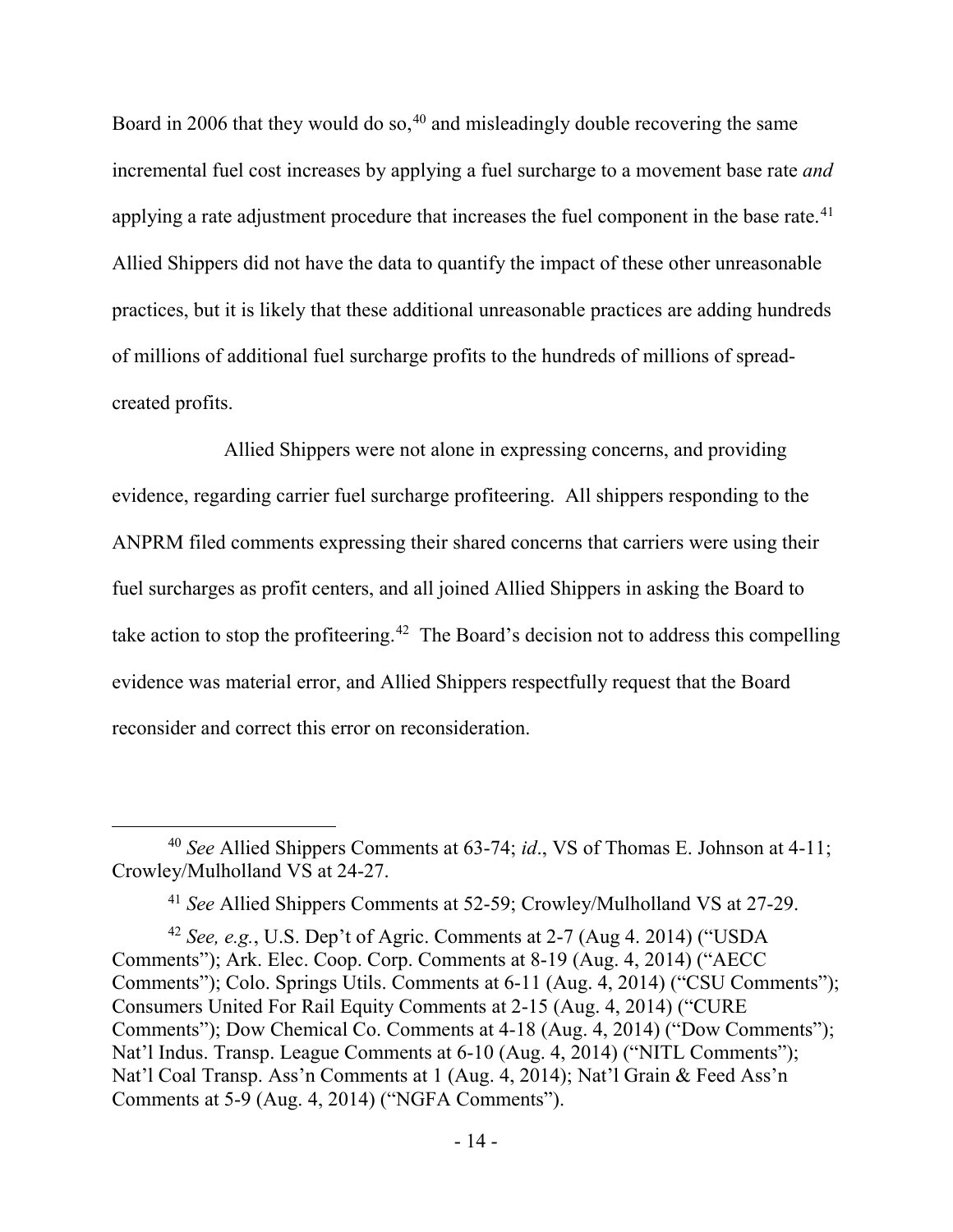# **IV. The Board Erred by Failing to Issue an NPRM Proposing Remedial Actions to Stop (or Limit) Carrier Fuel Surcharge Profiteering**

Allied Shippers proposed a number of remedial measures for the Board's

consideration to address the rampant carrier use of fuel surcharges as profit centers.

These remedies included:

- $\bullet$  Removing the safe harbor;<sup>43</sup>
- Requiring carriers to use their actual cost changes in their fuel surcharge tables;<sup>44</sup>
- Requiring carriers to provide annual certifications to the Board, with supporting evidence for the Board to review, demonstrating that they were not using their fuel surcharges as profit centers;<sup>45</sup>
- Requiring carriers to phase-out fuel surcharges if the Board decides not to provide a meaningful mechanism to ensure that fuel surcharges are not used as deceptive profit centers.46

Other shippers proposed similar forms of remedial relief to stop fuel surcharge

profiteering. 47

<sup>44</sup> *Id*. at 43-50, 75.

<sup>45</sup> *Id*. at 75-78.

<sup>46</sup> *Id*. at 78-81.

<sup>47</sup> *See, e.g.*, USDA Comments at 4-5, 7 (recommending the Board eliminate safe harbor immunities); NGFA Comments at 8 (same); USDA Comments at 6-7 (recommending procedures where the Board would monitor and approve rail fuel surcharge programs to ensure they were not being used as profit centers); AECC Comments at 8-9, 18-19 (same); CSU Comments at 10 (same); Dow Comments at 16-17 (same); NITL Comments at 10 (same); CURE Comments at 15 (emphasizing that the RCAF is a superior approach to calculating fuel cost increases than profit maximizing fuel surcharges).

 <sup>43</sup> *See* Allied Shippers Comments at 50.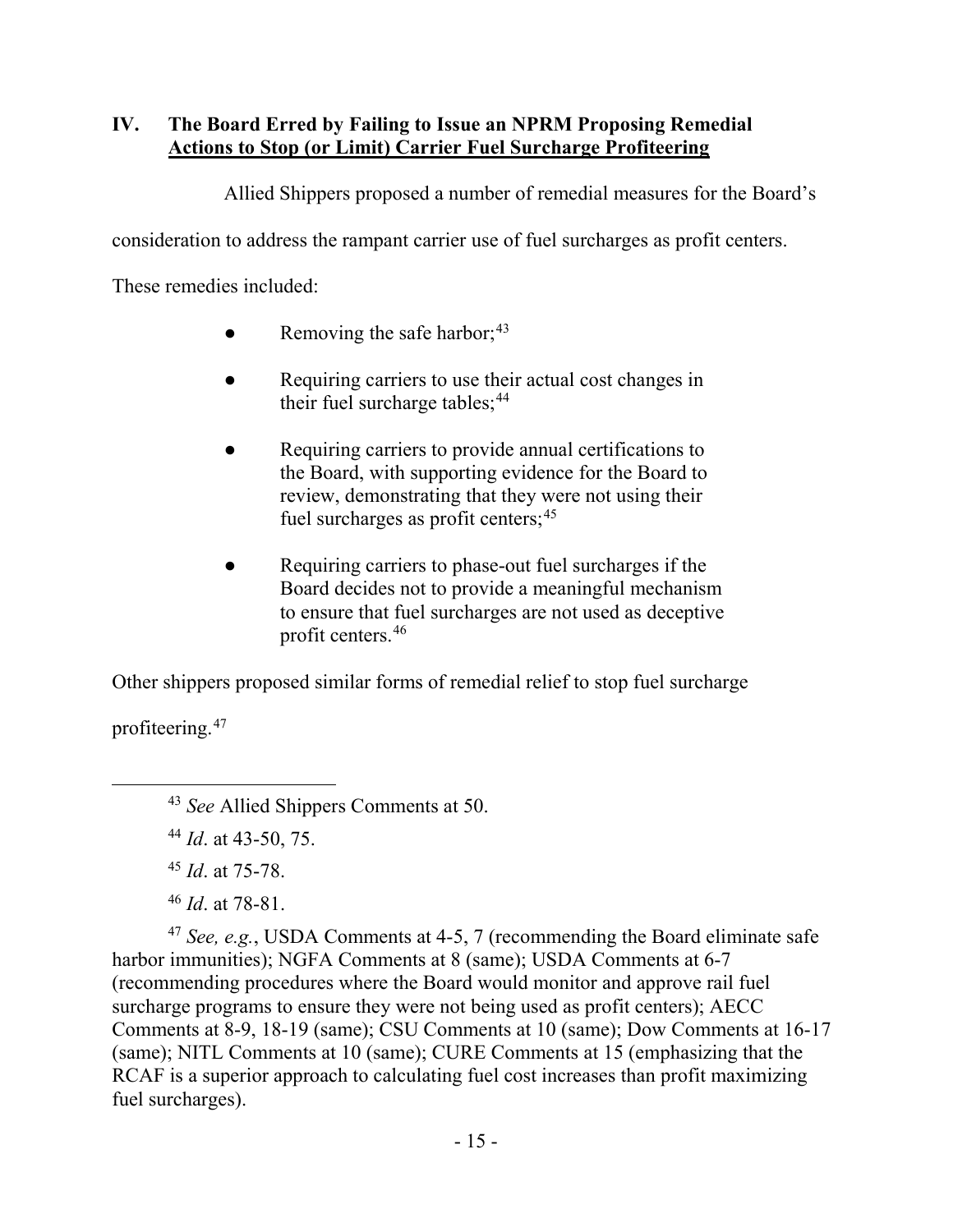In the Board's Decision, Chairman Begeman stated she supported removal of the safe harbor provision.<sup>48</sup> While this is a step in the right direction, Allied Shippers emphasized in their Comments that few shippers have the resources to pursue an unreasonable fuel surcharge profiteering case, particularly in light of the Board's decisions in *Dairyland* and *Cargill.* <sup>49</sup> These decisions require that a shipper bringing an unreasonable fuel surcharge profiteering case demonstrate that the defendant carrier is collecting fuel surcharge profits over an extended period of time on all traffic subject to the fuel surcharge.50 In *Cargill*, that evidentiary burden itself required the complainant shipper to develop costs for over 5.6 million shipments; the liability portion of the *Cargill* case took nearly three and one-half years; and, even then, the case had still not reached the damages phase (since the Board found that there was no liability if HDF safe harbor prices were used in its incremental fuel cost analysis).<sup>51</sup>

Vice Chairman Fuchs and Board Member Oberman suggest that shippers challenge rail fuel surcharges in maximum rate cases. Under that approach, a carrier is free to misrepresent its fuel surcharges at will, so long as the carrier's overall prices (base rates, as adjusted, plus fuel surcharges) are reasonable. Allied Shippers' members are large rail shippers, and the cost of bringing a large rate case these days under the Board's stand-alone cost constraint is at least \$5 million. Suggesting that a large shipper pursue a

 <sup>48</sup> Decision, slip op. at 4 (Chairman Begeman, commenting).

<sup>49</sup> *See* Allied Shippers Comments at 59-63.

<sup>50</sup> *Id*. at 59-60.

<sup>51</sup> *Id*. at 60-63.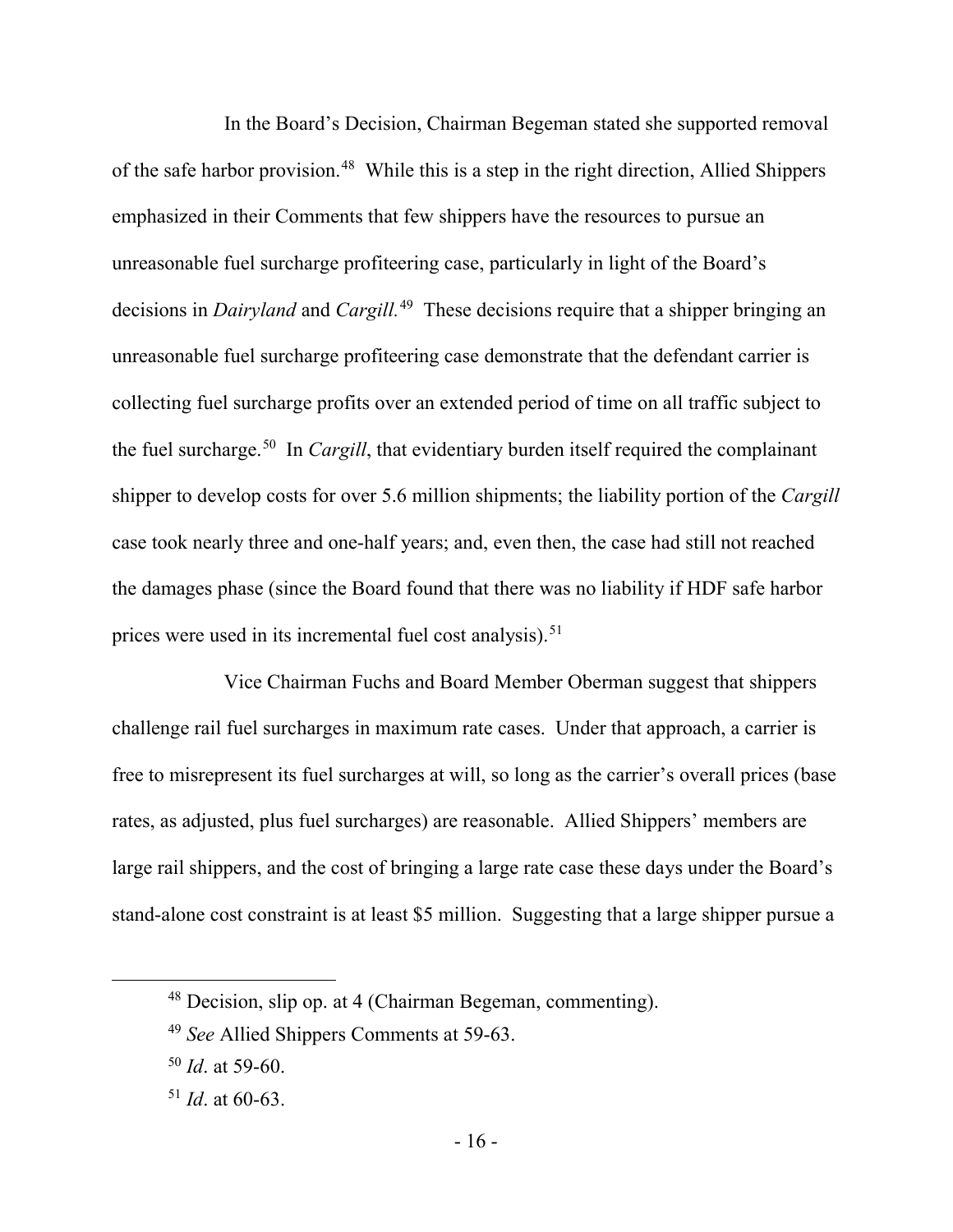rate case to address fuel surcharge profiteering is an obvious non-starter and, as a practical matter, would allow deceptive fuel surcharge profiteering to continue unabated.

The Board also appears to miss the larger picture here. As discussed above, prior to 1981, carriers could only use fuel surcharges if they were temporary and approved by the ICC as cost-justified. After 1981, the ICC's (and now, the Board's) quarterly publication of the RCAF indices mooted the need for carriers to utilize separate fuel surcharges. Carriers' use of the Board-approved RCAF adjustment mechanisms worked well for over two decades until the railroad industry collectively decided to jettison cost-based rate adjustments in favor of profit-maximizing fuel surcharges.

If the Board were to order carriers to phase-out fuel surcharges, carriers could no longer use the surcharges as profit centers. The carriers would not be without options, however. They could, if they elected to do so, substitute STB-approved RCAF adjustments to capture their incremental fuel cost changes, subject to any limits imposed on the carriers' pricing freedom by the Board's maximum rate standards. With a phaseout, the Board could kill two birds with one stone: it could eliminate the noxious practice of carriers using their fuel surcharges as profit centers, while retaining the carriers' right to charge honestly adjusted rates, up to a reasonable maximum on regulated shipments.

The Board's failure to consider the phase-out, or any of the other reform measures proposed by Allied Shippers (and other rail shippers), and its failure to propose one or more of these remedial measures for public comment in an NPRM, is a material error that the Board should reconsider and correct on reconsideration.

- 17 -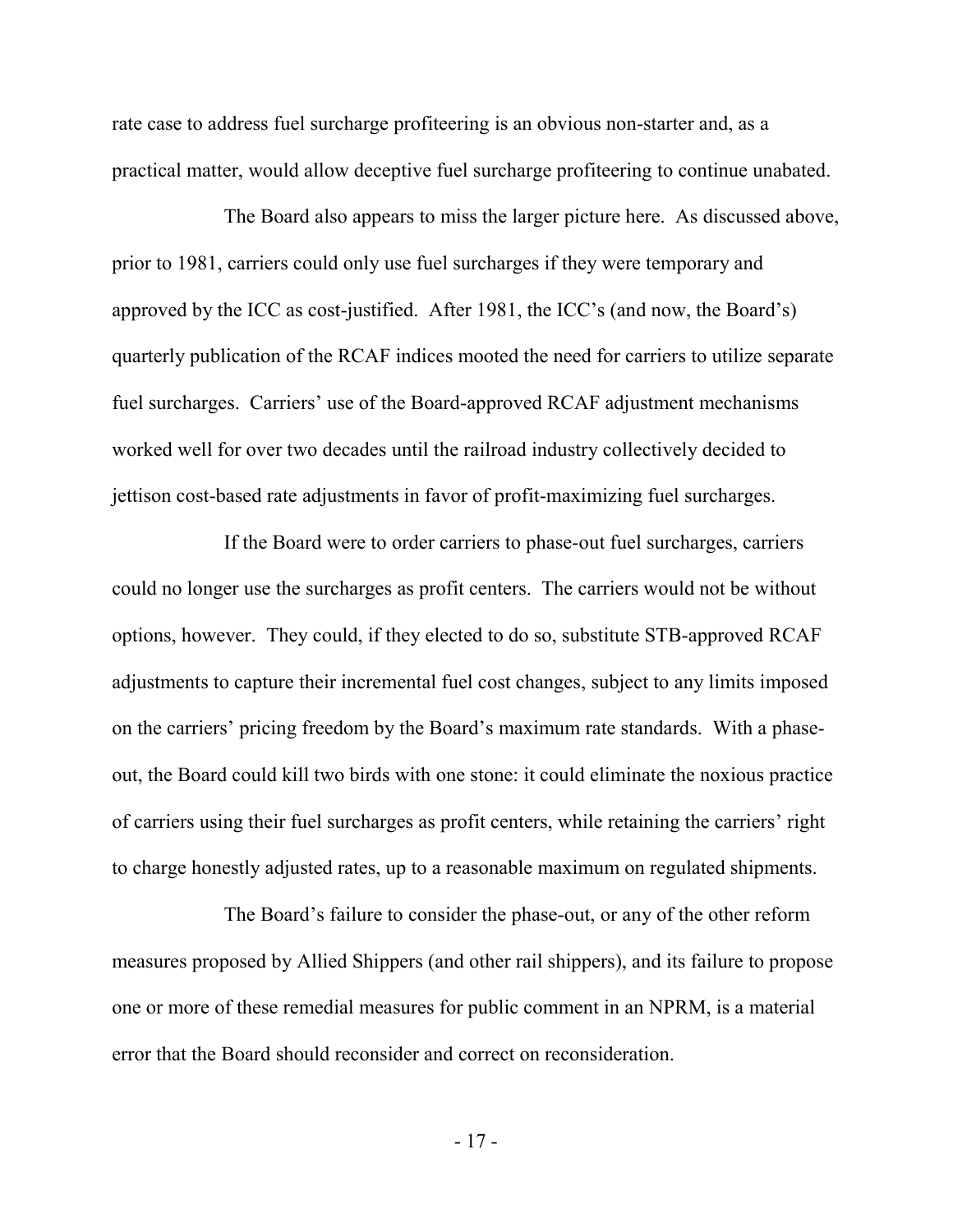#### **CONCLUSION**

Allied Shippers request that the Board grant this Petition for the reasons set forth above, and on reconsideration, vacate its Decision and publish an NPRM proposing remedial rules to stop (or reduce) carriers' ongoing fuel surcharge profiteering.

Respectfully submitted,

William L. Slover /s/ John H. LeSeur A. Rebecca Williams Slover & Loftus LLP 1224 Seventeenth St., N.W. Washington, D.C. 20036 (202) 347-7170

*Their Attorneys*

Dated: September 18, 2019